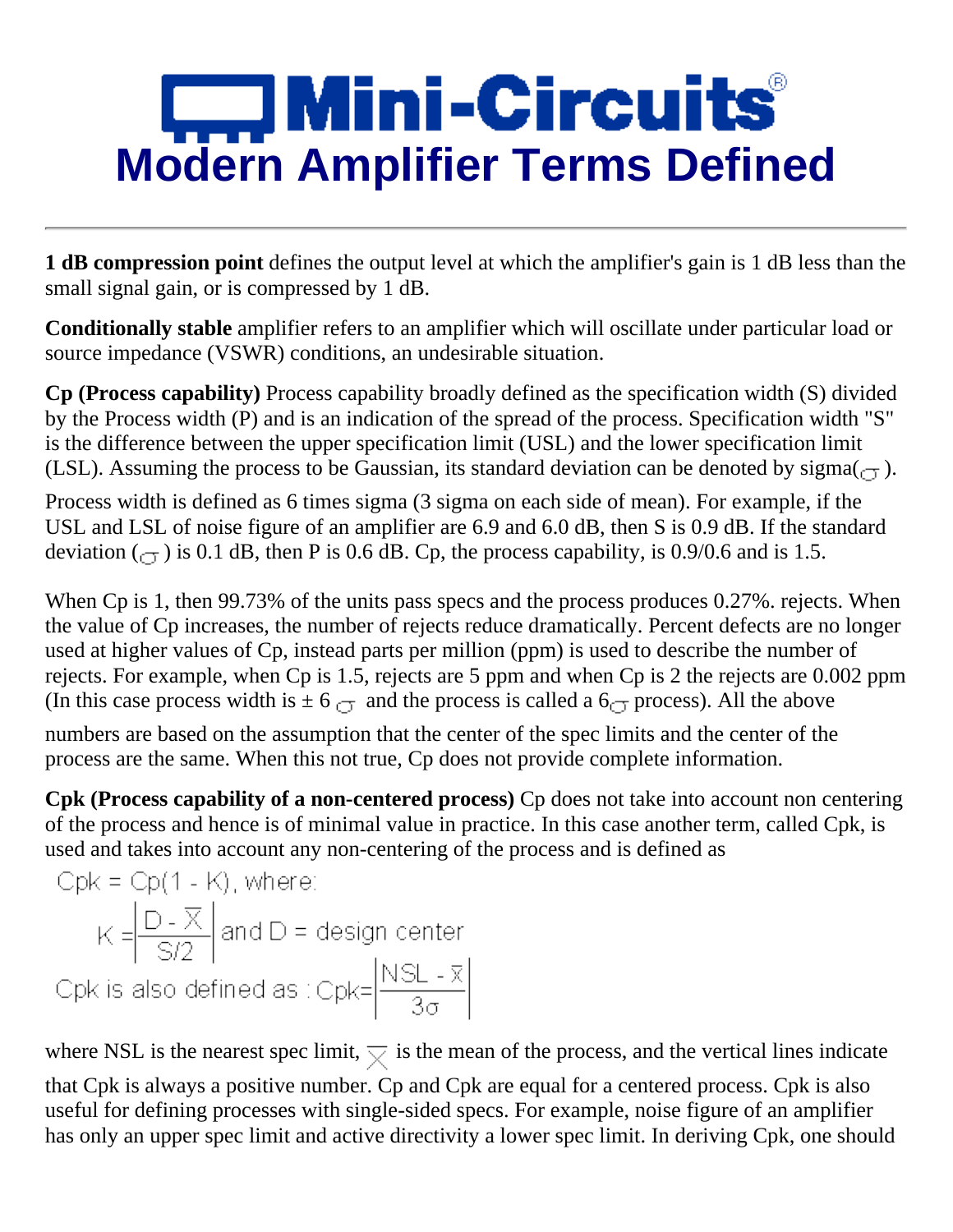make sure that  $\overline{\mathbf{v}}$  has a meaningful value, such as between spec limits when both spec limits are present. For single-sided specs,  $\overline{\times}$  should be below the upper spec limit or above the lower spec limit. The graph below shows the number of rejects for various values of Cpk.

**Directivity (active)** is defined as the difference between isolation and forward gain in dB. It is an indication of the isolation of the source from the load, or how much the load impedance affects the input impedance and the source impedance affects the output impedance. The higher the active directivity (in dB), the better the isolation.

**Dynamic range** is the power range over which an amplifier provides useful linear operation, with the lower limit dependent on the noise figure and the upper level a function of the 1 dB compression point.

**Gain flatness** indicates the variation of an amplifier's gain characteristic over the full frequency response range at a given temperature expressed in dB.

**Gain (forward gain, G)** for RF amplifiers is the ratio of output power to input power, specified in the small signal, linear gain region, with a signal applied at the input. Gain in dB is defined as,  $G_{dB} = 10 \log_{10} G$ .



Standar DeviationFrom Mean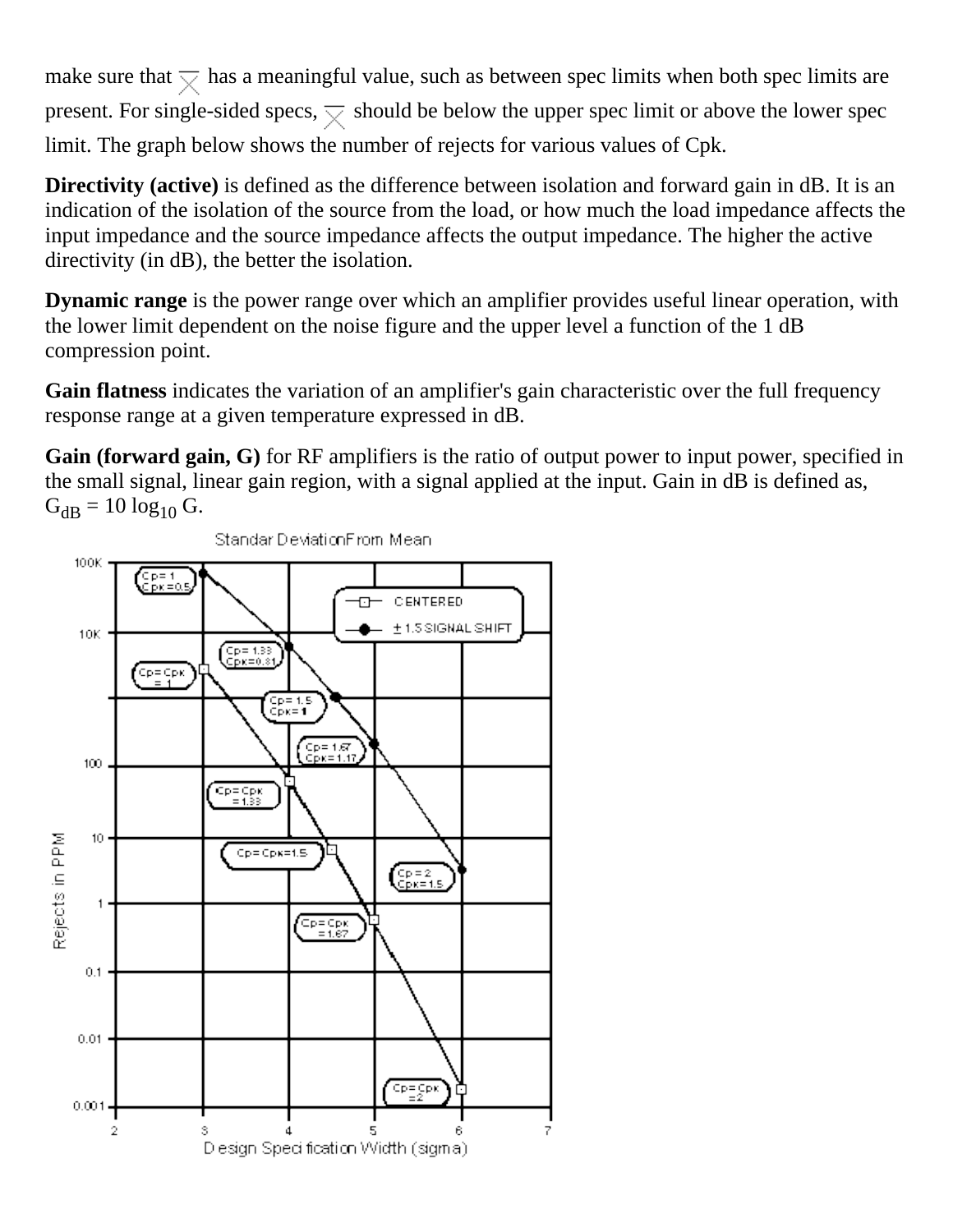**Harmonic distortion** is produced by nonlinear amplifier operation and appears in the form of output signal frequencies at integral multiples of the input signal frequency. Since harmonic distortion is influenced by input power level it is generally specified in terms of the relative level for the harmonics to the fundamental signal power.

**Isolation** is the ratio of the power applied to the output of the amplifier to that measured at the input of the amplifier.

**Linearity** of an amplifier signifies its output power is a linear function at the input power. A linear amplifier produces at its output an amplified replica of the input signal with negligible or no harmonic generation.

**Maximum signal lever** refers to the largest CW or pulse RF signal that can be safely applied to an amplifier's input. Exceeding the specified limit can result in noise figure degradation, increased distortion, gain reduction, and/or amplifier burnout.

**Noise factor** is the ratio of signal-to-noise power ratio at an amplifier's input to the signal-to-noise power ratio at the output. Noise figure NF in dB is related to noise factor F by

$$
NF = 10 \log_{10} F \text{ in dB}
$$

**Return loss(RL)** is the ratio of reflected power to incident power at the RF port of an amplifier, expressed in dB by return loss (RL = -20 log  $|_{\Omega}$ ), where  $_{\Omega}$  = reflection coefficient.

**Reverse gain** is the ratio of power measured at the input of an amplifier to the applied power at the output of an amplifier, also known as isolation.

**Sigma** is the statistical term for the Standard Deviation of a distribution. All things differ one from another to a greater or lesser degree. The measure of how much a distribution varies around the average or middle value $\overline{\nabla}$  is a measure of its standard deviation. Most distributions take a

bell-shaped curve appearance, called a normal distribution. The distance from the center of a normal distribution curve to where the curve changes direction, or its point of inflection, is called the standard deviation or the Greek letter sigma; one sigma denotes one standard deviation.

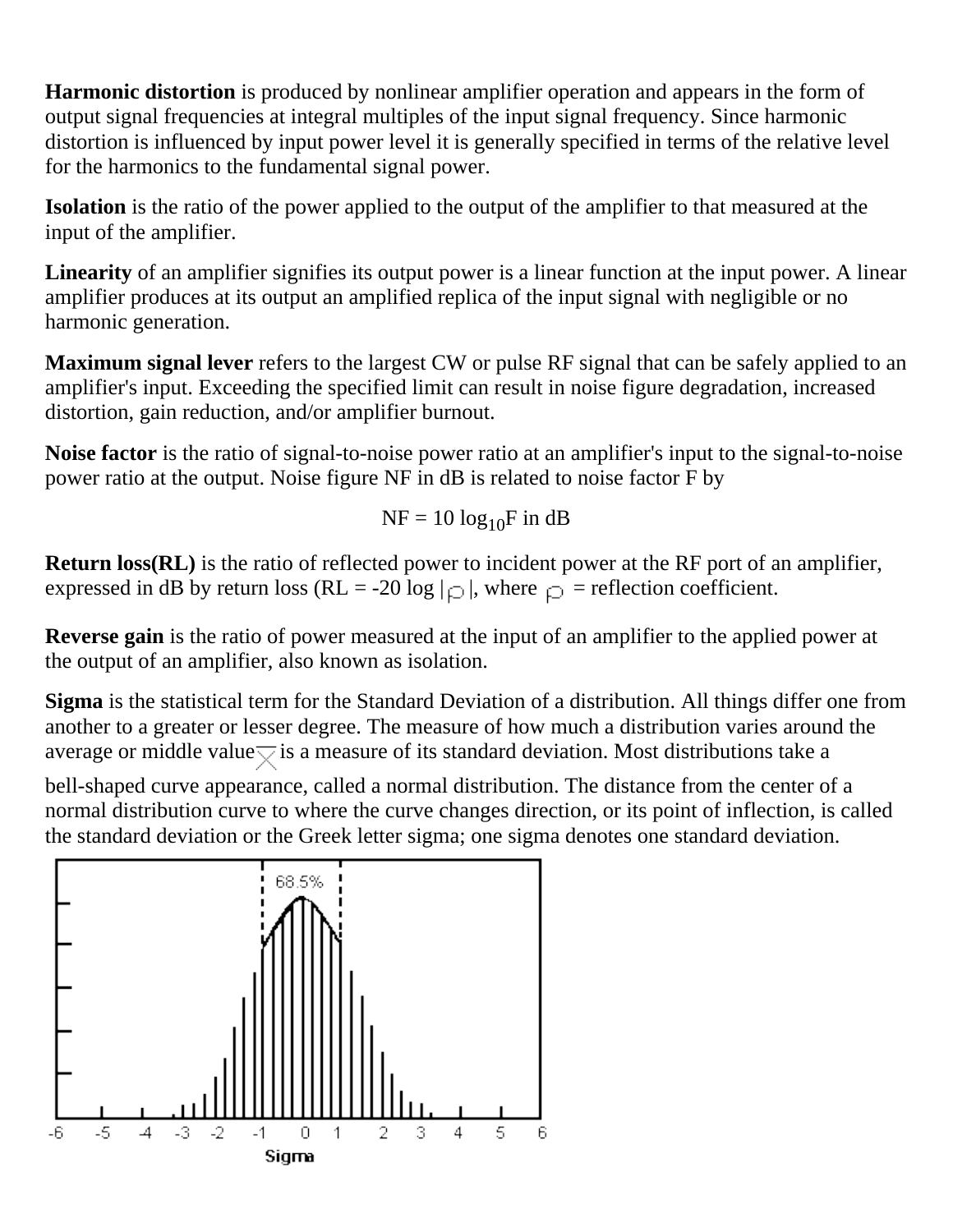**Sigma performance, SP,** tells how far the nearest spec limit is from the average, compared with the sigma value. For example, if the spec limit is 6 sigma away, the process has  $SP = 6$ . Thus, 5P equals 3 times the CpK value.

**"Skinny" sigma** refers to a small deviation. The relationship between the process standard deviation and the width of the specification reflects the sigma. For example, in a well-controlled process the nature of deviation from one unit to the next is small and most units thus fall well within the spec limits; the narrow variation indicate a "skinny" sigma. In a process that is not tightly controlled, units will vary from one spec extreme to the other or even exceed the spec limits; here the standard deviation and sigma are wide. What causes some confusion is the fact that 6 sigma is skinny while 2 sigma is wide; 6 sigma means the spec limits are much further away from the distribution.

**Stability** of an amplifier is an indication of its tendency to oscillate or generate a signal at its output without an applied input.

**Two-Tone Third-order intercept point** Two-tone third-order intercept point is a measure of third-order products generated by a second signal arriving at the input of a device such as an amplifier. If F1 and F2 are the frequencies of the two signals arriving at the input, the amplifier generates intermod products at its output due to inherent nonlinearity, in the form  $\pm$  m\*F1  $\pm$  n\*F2 where m and n are positive integers which can assume any value from 1 to infinity. The order of the intermod is defined as  $m + n$ . Hence  $2*F1 - F2$ ,  $2*F2 - F1$ ,  $3*F1$  and  $3*F2$  are third-order products by definition. The first two products are called two-tone third-order products as they are generated when two tones are applied simultaneously at the input and the latter two are called single-tone third-order products.

For example, if 100 and 101 MHz are the frequencies of two applied signals, then 99 and 102 MHz are the two-tone third-order products and 300 and 303 MHz are single-tone third-order products. Two-tone third-order products are very close to the desired signals and are very difficult to filter out. Hence they are of great importance in system design.

In the linear region, third-order products decrease/increase by 3 dB for every 1 dB decrease/increase of input power, and output signal power decreases/increases by a dB for every  $dB$  of input power. When drawn on a X-Y graph, with input power on X-axis and output power on the Y-axis, third-order products fall on a straight line with a slope of 3 and signal power on a straight line with a slope 1 as shown below. By extending the linear portions the two lines, they intercept at a point. The X co-ordinate and the Y co-ordinate of this point are called the input and output intercept point, and the two differ by an amount equal to the small-signal gain of the amplifier. Output intercept point, IP3(dBm) can also be calculated using a simple formula.

 $IP3(dBm)$ out = Pout(dBm) + A/2

where Pout (dBm) is the output power of each tone in dBm and "A" is the difference of output power and intermod level in dB. Input intercept point is obtained by substituting Pin(dBm) for Pout(dBm) in the above formula. Single-tone and two-tone third-order intercept points differ by a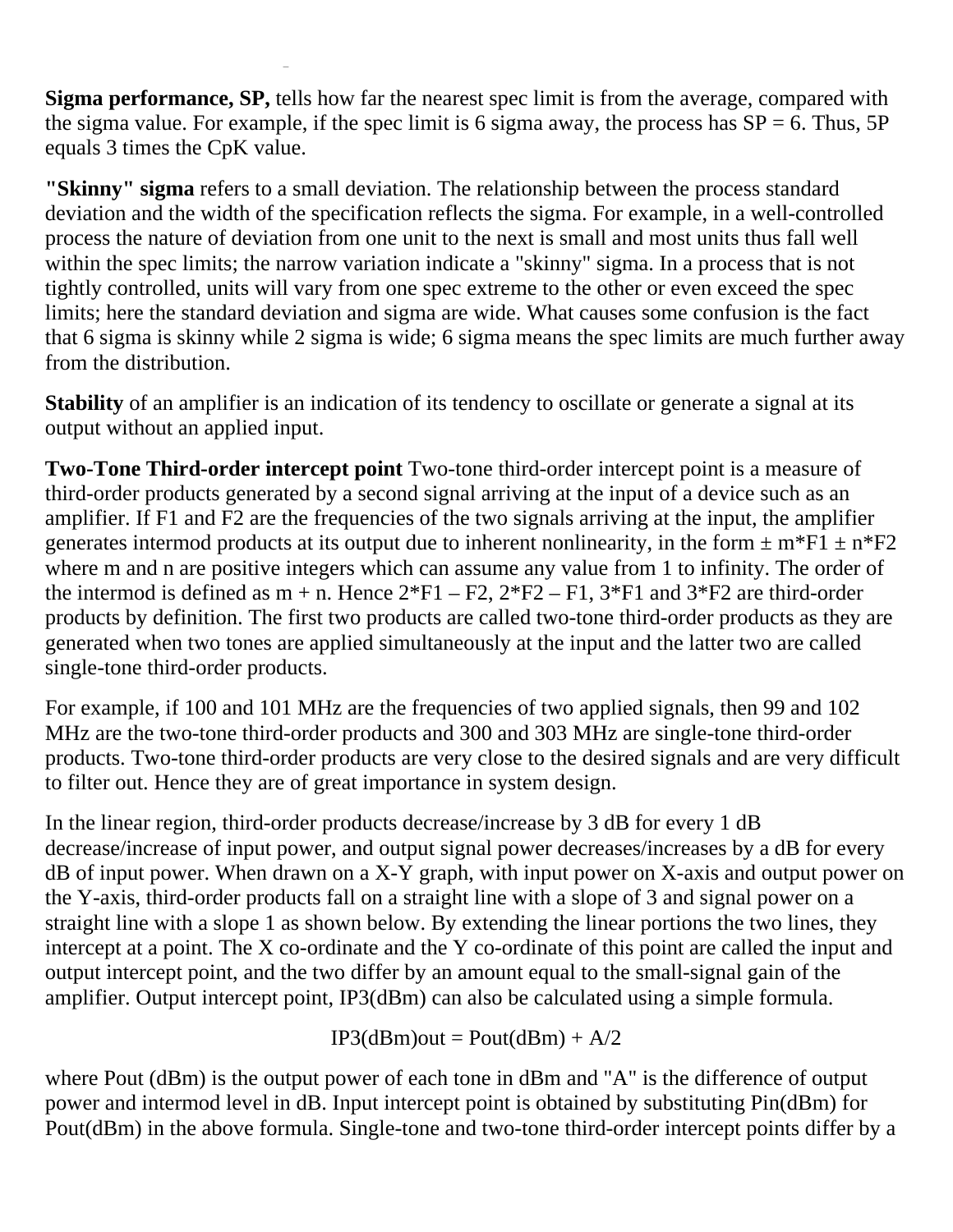fixed amount but have the same slope.



**Amplifier Third-Order Intercept Point** 

**Unconditionally stable** refers to an amplifier that will not oscillate regardless of load or source impedance.

**VSWR** (voltage standing wave ratio) is related to return loss(RL) by the following:

$$
VSWR = \frac{1 + 10^{-RU20}}{1 - 10^{-RU20}}
$$

# **14 Often-Asked Questions About Amplifiers**

# *Q. What is the effect of using a 50-ohm amplifier in a 75-ohm system?*

**A.** When a 75-ohm load is seen from an ideal 50-ohm amplifier or vice-versa, a 1.5:1 VSWR results which alters gain, output return loss, and gain flatness in real-life amplifiers. If active directivity (defined as isolation minus gain) is low, a change in load impedance will result in a change of input impedance and a change in source impedance will result in a change in output impedance. Hence, a 75-ohm load on an amplifier with low directivity will affect the input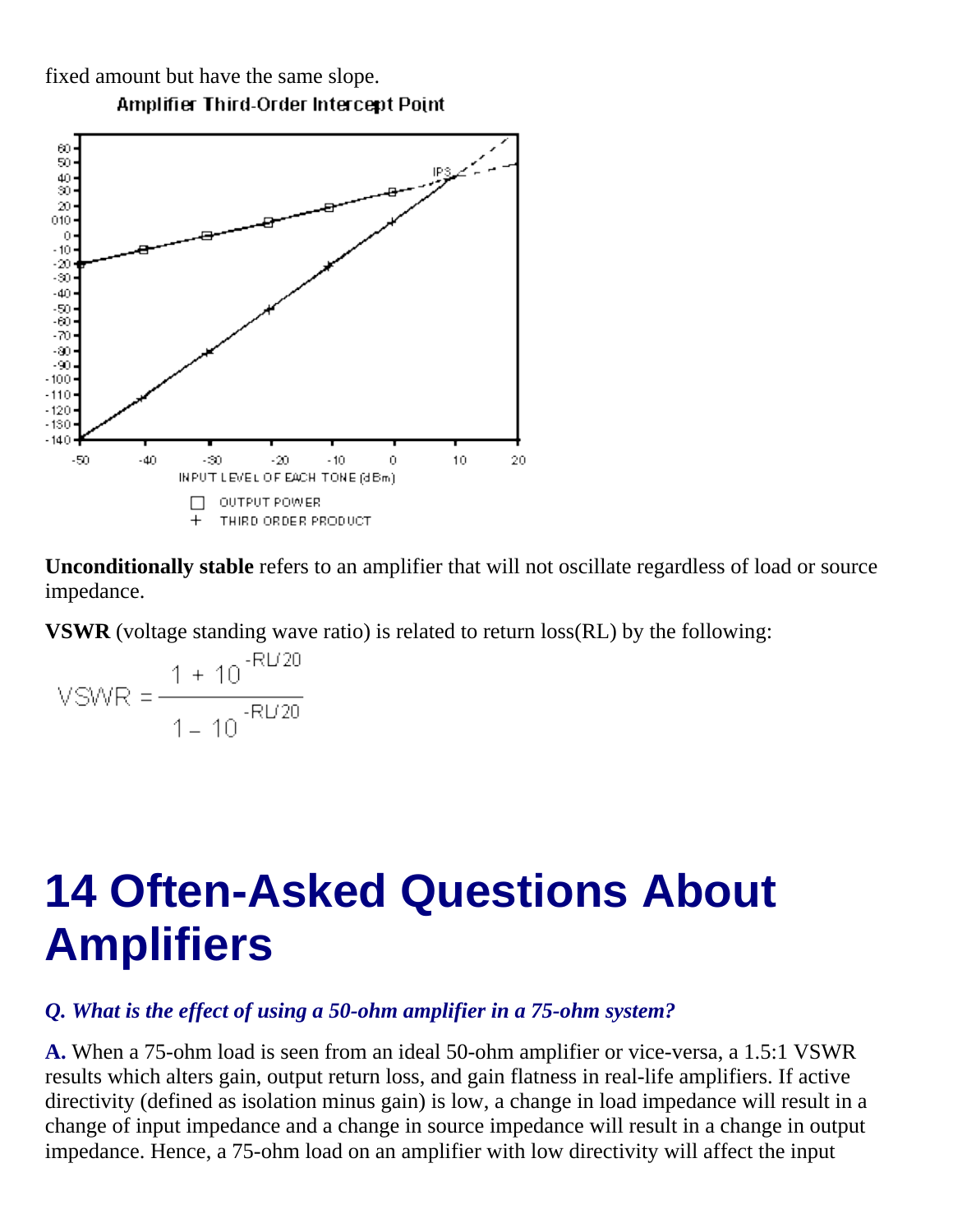impedance of an amplifier. Maximum transfer of power may not occur.

However, in many applications, the mismatch may not be objectionable. For specific performance details, the 50-ohm amplifier should be tested under 75-ohm conditions. Contact the factory or sales rep. for computer automated performance data (CAPD) on the amplifier you are considering.

# *Q. What is output VSWR and what is its significance?*

**A.** Output VSWR is a measure of how much power is reflected back from the amplifier's output port when an external signal is applied to that port. VSWR varies from a theoretical value of 1:1 for a perfect match to greater than 20:1 for total mismatch. Since loads in practical applications vary with frequency, maximum power and gain flatness also will deviate from what is specified. If the amplifier is connected to its load by a cable and all three have different impedance, then multiple reflections between the amplifier and its load can occur resulting in greater variation in frequency response. In general, the output impedance (characterized by output VSWR) is the source impedance of the following device.

# *Q. How is output VSWR measured?*

**A.** A simple setup using a directional coupler is shown below.

First establish the 0 dB reference as follows. Apply the input signal to the directional coupler output port as shown. Apply a short circuit to the coupler's input port and measure the power at the coupled port. Then replace the short with an open circuit and note the reading at the coupled port. The average of the two readings is the 0 dB reference. Next substitute the open circuit with a 50 ohm load. Note the reading; this will give you the measurement range of the setup. Remove the 50 ohm load and replace it with the DUT. Measure how far the reflected signal is from the 0 dB reference; this is the output return loss (R.L.). To convert output return loss to VSWR, use the formula:



For more accurate measurements, use a scalar or vector network analyzer.

# *Q. What is the relationship between reflection coefficient, VSWR, and output return loss?*

**A.** The voltage reflection coefficient  $(\rho)$  is the ratio of the reflected to incident voltage in an amplifier or device. The theoretical reflection coefficient varies from zero for a perfect match to one for a total mismatch. Magnitude of reflection coefficient and VSWR are related by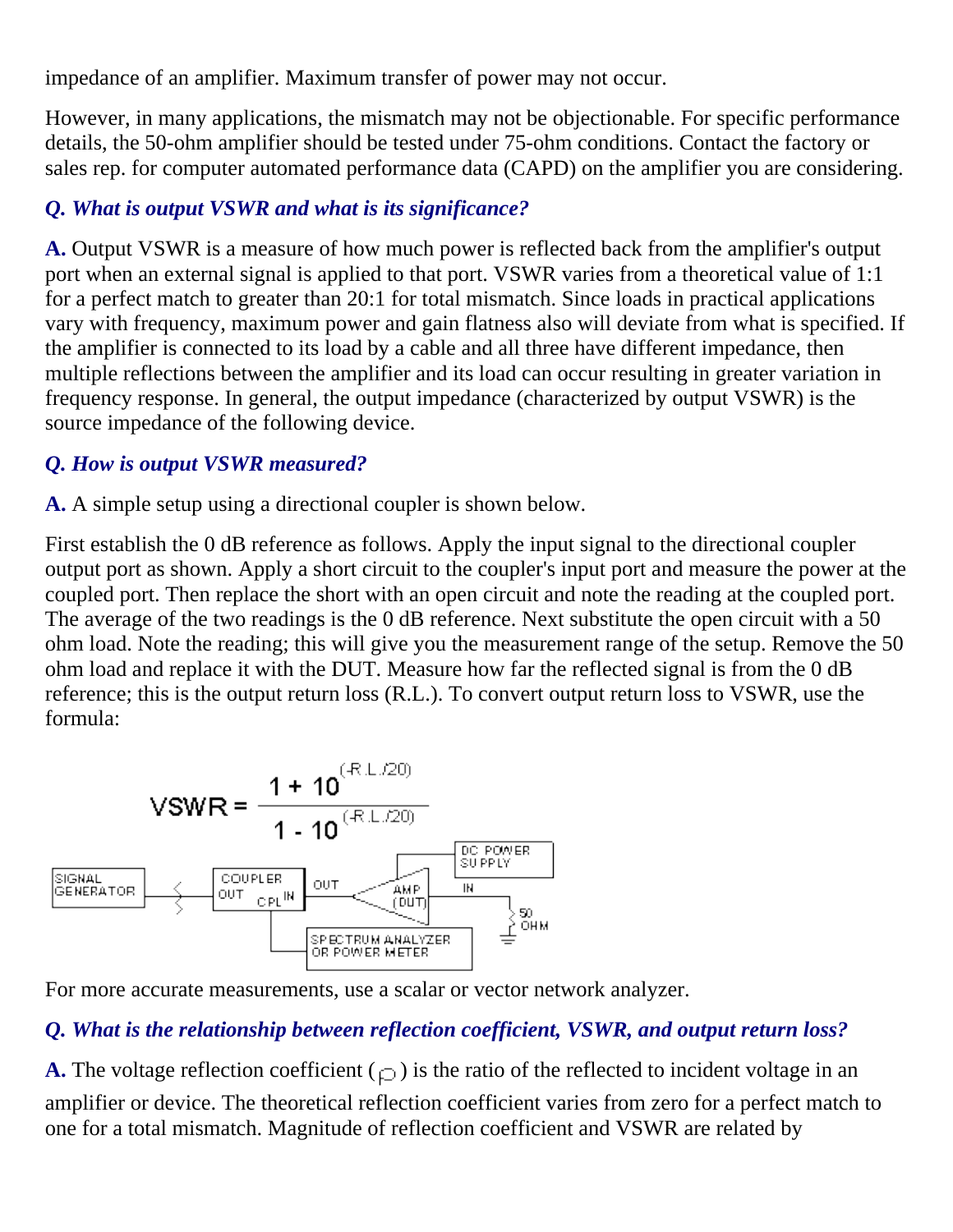$$
|\rho| = \frac{VSWR - 1}{VSWR + 1}
$$

Return loss is related to the magnitude of reflection coefficient by

 $R.L. = -20 log_{10} |\rho|$ or R.L. = -20  $log_{10} \frac{VSWR - 1}{VSWR + 1}$ 

#### *Q. To improve matching, can I use a resistive pad between amplifier stages?*

**A.** Of course. But at the expense of overall gain, noise figure, and/or output power. The higher the gain of the first stage and the lower the value of the attenuator, the less the degradation of noise figure. Overall noise figure is calculated as follows:

$$
F = F1 + \left(\frac{L-1}{G1}\right) + \frac{(F2-1)L}{G1} = F1 + \frac{F2L-1}{G1}
$$

Where F1, F2 are noise factors of first, and second amplifiers, and L is the loss of the pad.

Noise figure in  $dB = 10 \log_{10} F$ , where F is noise factor Loss in  $dB = 10 \log_{10} L$ , where L is loss factor Gain in  $dB = 10 \log_{10} G$ , where G is gain factor

#### *Q. What is the significance of an amplifier's directivity characteristic in a system design?*

**A.** Directivity is the difference between isolation and gain. Directivity is an indication of how the impedance mismatch at the amplifier's output affects the input.



In receiver applications, a filter following a wideband amplifier reflects undesired signals back to the amplifier and then to the mixer stage. If the amplifier provides high directivity, the reflected signals reaching the mixer will be much lower in magnitude and thus have little inter-action at the mixer stage.

Another common application is two-tone, third-order IM testing, where the two-tone signals must be well isolated; amplifiers with high directivity are used between source and combiner.

For relatively high RF frequencies, isolators can be used but they are expensive; for frequencies below 1 GHz, they are difficult to find.

High-directivity amplifiers, such as Mini-Circuits' MAN-AD series, are recommended for such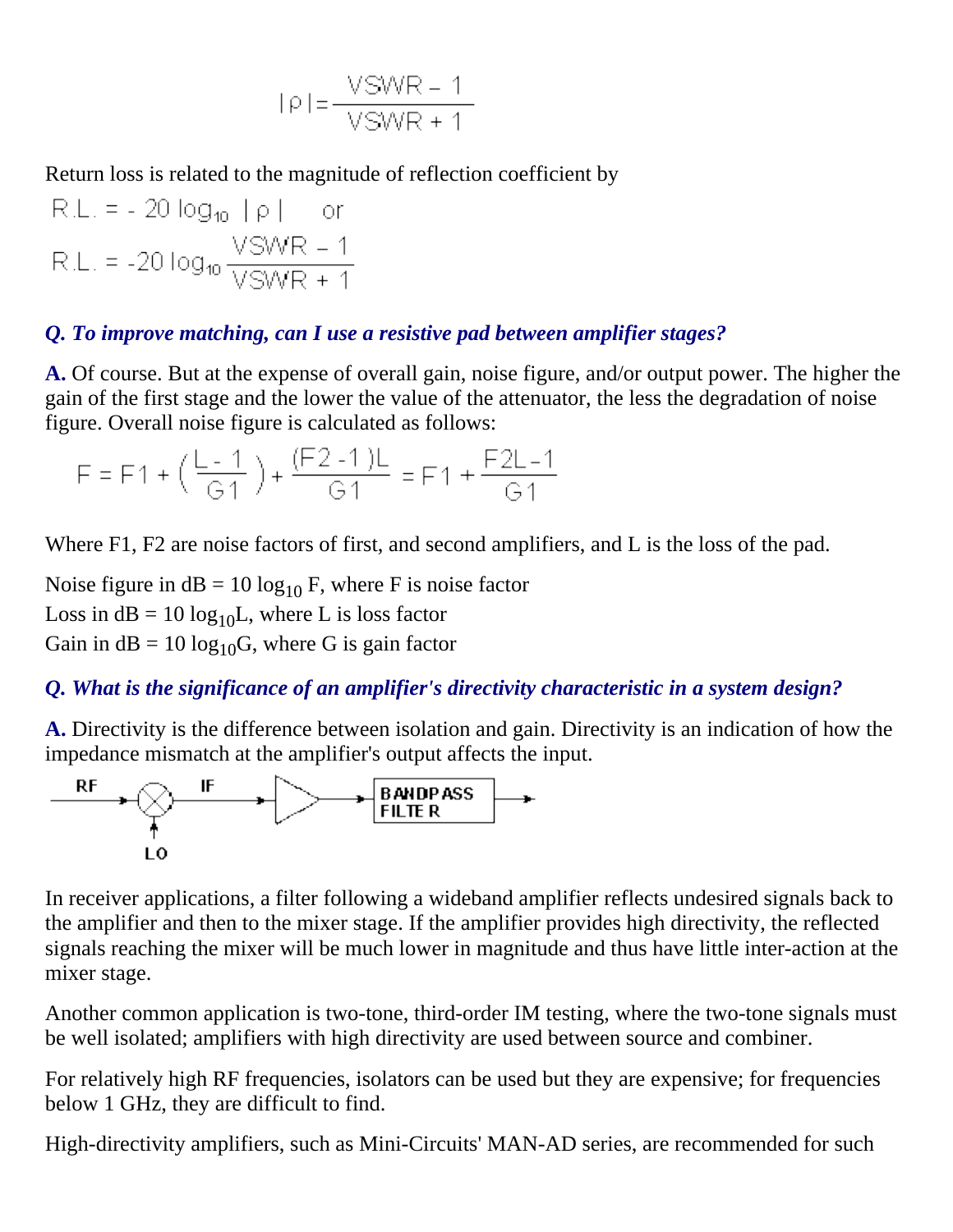applications.

# *Q. Can I obtain higher power output by paralleling amplifiers?*

**A.** Yes, but it's not as simple as merely connecting the two inputs and the two outputs in parallel. It involves judicious use of power hybrids with proper amplitude and phase balance and power levels, as well as amplifiers well matched for gain and phase characteristics. Quite candidly, it's generally advisable to specify an amplifier that meets the high-power requirements.

# *Q. I want to vary an amplifier's gain. Can I adjust the amplifier's supply voltage to achieve an AGC effect?*

**A.** It's not recommended. An amplifier is designed to operate at a given supply voltage and its performance specifications (gain, power output, saturation, frequency response, etc.) are based on the stated supply voltage. Boost the supply voltage too much and gamble on the amplifier burning up; reduce the supply voltage too low and expect the performance specs to deviate considerably.

Variable-gain amplifiers are available, such as Mini- Circuits' ZFL-1000G and ZFL-1000GH, to accomplish your objective.

#### *Q. I'm working with a 12-volt system and am considering your +30 dbm ZHL-series amplifiers. The specs indicate a +15 volt supply is required. How will performance be affected with 12-rather than 15-volt DC input?*

**A.** Mini-Circuits' RF Signal-Processing Handbook, Vol. 3 on Amplifiers provides performance figures for three DC power input levels:  $+15$ ,  $+16$ , and  $+12$  volts. Need a copy? Ask your local Mini-Circuits' sales representative or contact the factory for a free copy.

# *Q. Is there a simple way to estimate second- and third-order intercept point for an amplifier?*

**A.** As a general rule, the second-order point is 18 to 20 dB above the 1 dB compression point while the third- order intercept point is 10 dB above the 1 dB compression point.

# *Q. My application involved injecting sharp RF pules to an amplifier. How can I tell whether the amplifier's peak power limits will be exceeded?*

**A.** Here's a conservative rule-of-thumb estimate for a 50-ohm amplifier. (1) Take the amplifier's maximum power spec. (2) Convert from dBm to W. (3) Multiply by 100. (4) Take the square root, and use this figure as the maximum peak voltage that can be applied.

#### *Q. When an amplifier is used in a test setup, is there such a thing as a safe sequence to connect the amplifier's input, output, and supply voltage to avoid damage?*

**A.** Yes, there is a recommended procedure. Begin by connecting the load, then the DC supply, and finally the RF input signal. When finished, first disconnect the RF input, then the DC power, and finally the load.

*Q. Please sketch the test setup and describe the test procedure used to measure an amplifier's second-order intercept point.*